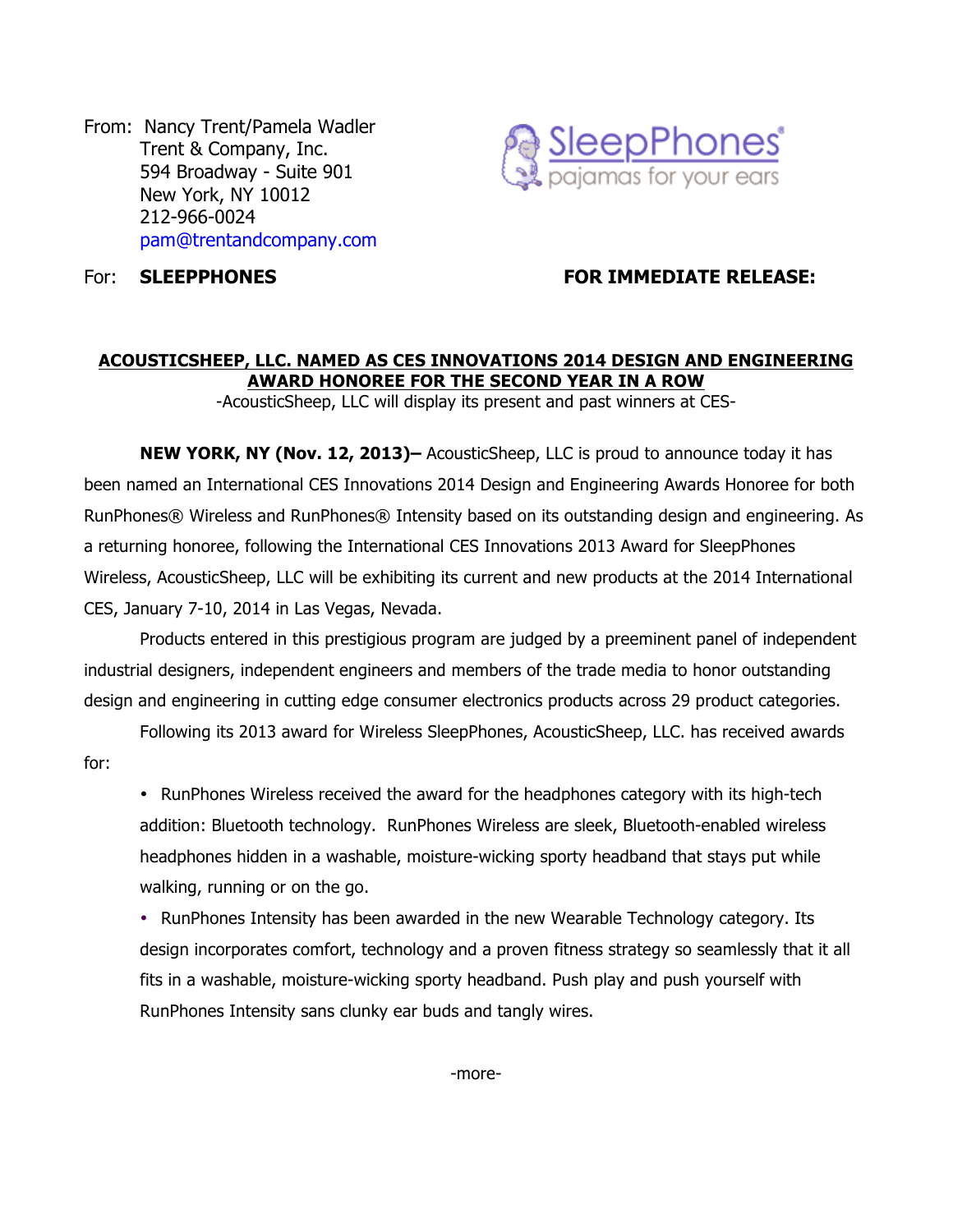# **SLEEPPHONES CES 2014 AWARD 2-2-2**

"It is truly an honor to be named a winner for International CES Innovations 2014 Award in not only one category, but in two for different products we are launching, especially among many other high-quality products," said Dr. Wei-Shin Lai, inventor and founder of AcousticSheep, LLC. "CES is a great trade show to be a part of, showing us what the future has in store for us in the world of technology."

The prestigious Innovations Design and Engineering Awards are sponsored by the Consumer Electronics Association (CEA)<sup>®</sup>, the producer of the International CES, the global gathering place for all who thrive on the business of consumer technology, and have been recognizing achievements in product design and engineering since 1976.

The Innovations entries are judged based on the following criteria:

- Engineering qualities, based on technical specs and materials used
- Aesthetic and design qualities, using photos provided
- The product's intended use/function and user value
- Why the product deserves the Innovations award, including specifics regarding its unique/novel features and features that consumers would find attractive
- How the design and innovation of this product directly compare to other products in the market place

RunPhones Intensity and RunPhones Wireless will be displayed in The Venetian at the 2014 International CES, which runs January 7-10, 2014 in Las Vegas, Nevada. Honorees will also be displayed at CES Unveiled: The Official Media Event of the International CES from 4-7 p.m. on Sunday, January 5 in South Seas Ballroom C at Mandalay Bay.

AcousticSheep LLC's product range also includes SleepPhones and SleepPhones Wireless, a 2013 winner, along with the original RunPhones all of which are doctor-developed.

Innovations 2014 Design and Engineering honoree products are featured on

CESweb.org/Innovations, which lists product categories, as well as each product name, manufacturer information, designer, description, photo and URL.

-more-